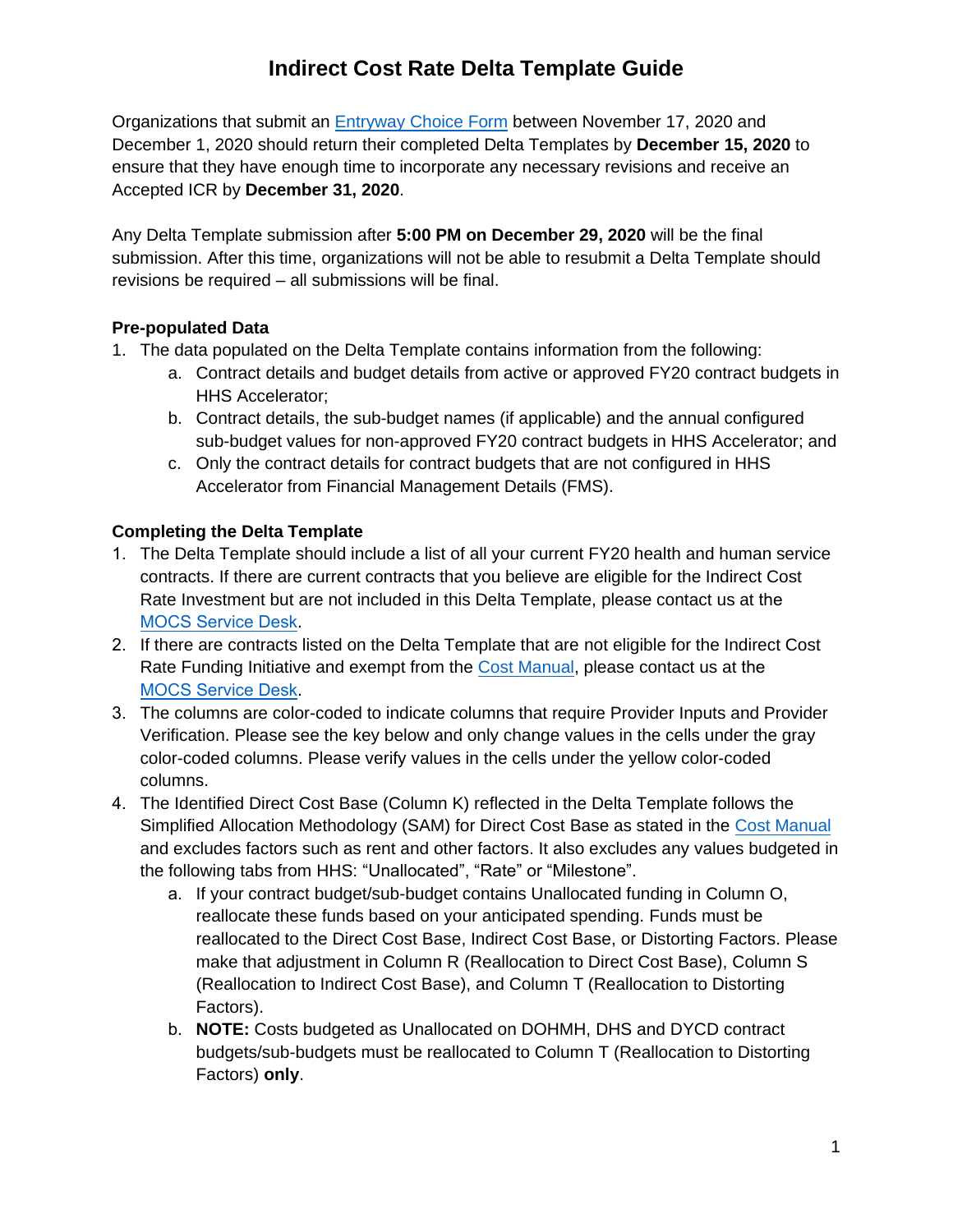- c. If the contract budget/sub-budget is strictly rate or milestone-based, the City Implementation Team (CIT) is not able to return values in the Current Indirect Cost Base (Column L) and the Identified Direct Cost Base (Column K). This will require providers to reallocate the values in Column P and/or Column Q based on anticipated spending. Input these allocations in Column R, S and/or T (Reallocation to Direct Cost Base, Reallocation to Indirect Cost Base and/or Reallocation to Distorting Factors) to complete the Delta Template.
- d. If the contract budget is a hybrid model that includes both line-item expenditures and rates or milestones, CIT excluded those values in the Current Indirect Direct Cost Base (Column L) and the Identified Direct Cost Base (Column K). This funding will be reflected in Rate (\$) and/or Milestones (\$) (Column P and Column Q) and will require provider to reallocate these values based on anticipated spending. Input these allocations in Column R, S and/or T (Reallocation to Direct Cost Base, Reallocation to Indirect Cost Base and/or Reallocation to Distorting Factors) to complete the Delta Template.
- 5. The Cost Manual identifies other acceptable allocation methodologies. Alternative methodologies may not exclude the same factors as defined by SAM. For example, rent may not be excluded from the Direct Cost Base in an alternative methodology.
	- a. If your organization has established an Indirect Cost Rate through an alternative acceptable methodology, please identify the excluded factors in Distorting Factors (\$), Column M, that must be added back to your Direct Cost Base. Please make these adjustments in Column R (Reallocation to Direct Cost Base).
	- b. A definition of the factors excluded in the SAM can be found in the definitions below "Identified Direct Cost Base" and on pages 3 and 62 of the Cost Manual.
	- c. If you adjust your Direct Cost Base in Column R (Reallocation to Direct Cost Base) please add a comment in the 2nd tab, "Notes on Cost Treatments" to document these adjustments.
	- d. The City Implementation Team may request documentation to verify your Adjusted Direct Cost Base.
- 6. The Cost Manual provides guidance on the treatment of costs. This guidance may require providers to modify their contract budgets/sub-budgets in HHS Accelerator to conform with guidance. If the HHS Accelerator Budget has not yet been modified, the Delta Template may reflect a budget that does not conform to the Cost Manual.
	- a. These adjustments must be made in Columns U and V (Cost Treatment Adjustments to Direct Cost Base and Cost Treatment Adjustments to Indirect Cost Base).
	- b. If you adjust your Direct and/or Indirect Cost Base in Columns U and V (Cost Treatment Adjustments to Direct Cost Base and Cost Treatment Adjustments to Indirect Cost Base) please add a comment in the 2<sup>nd</sup> tab, "Notes on Cost Treatments" to document these adjustments.
	- c. **NOTE:** Cost Treatment Adjustments in the Delta Template enables the accurate calculation of the Indirect Cost Rate Amendment. A Budget Modification in HHS Accelerator is also required. It is recommended that providers complete this step as soon as they have established their Direct Cost Base in conformity with the Cost Manual.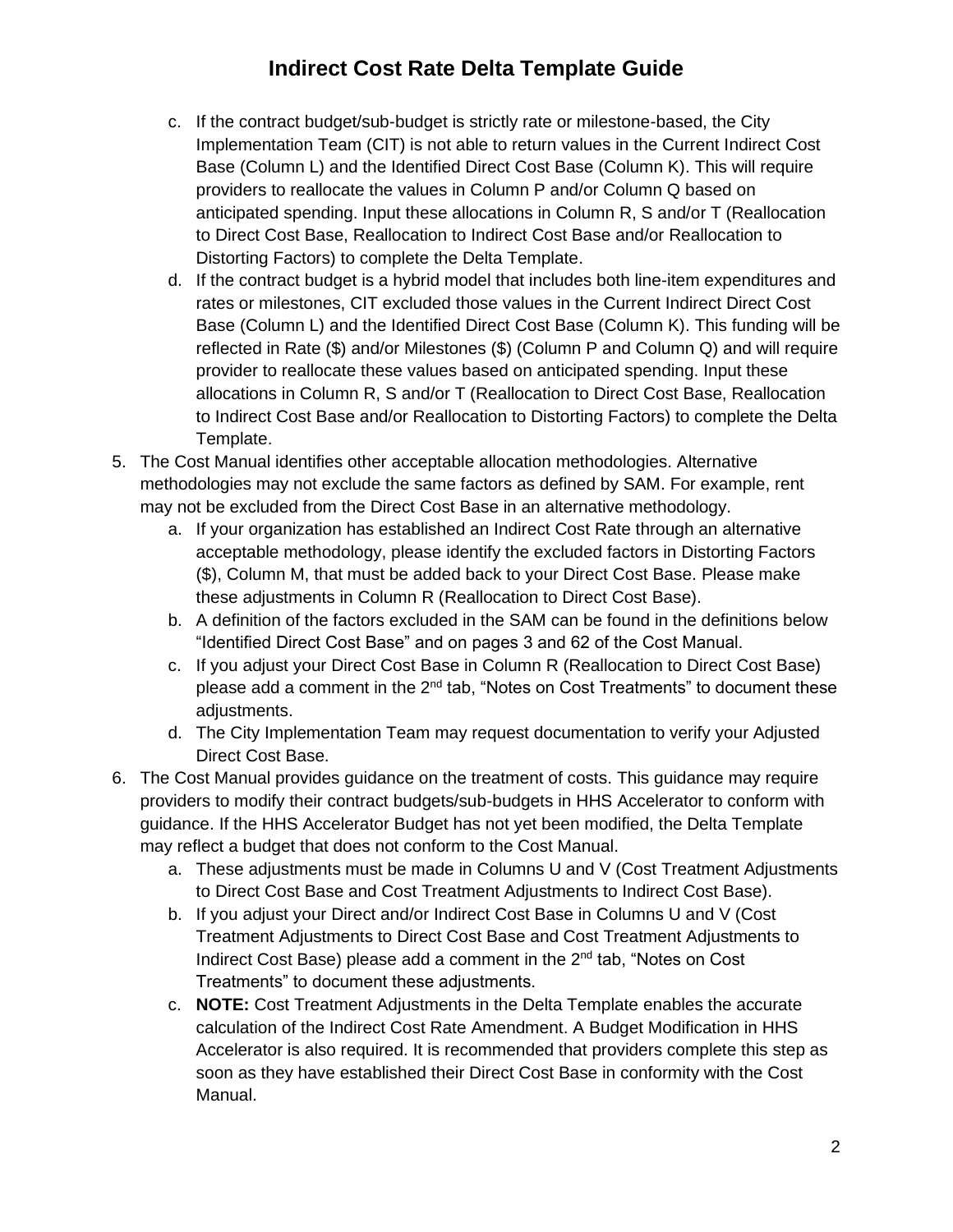- 7. Contracts contained in the Delta Template may include terms extending past 6/30/20 (FY20).
	- a. Where contract budgets are configured in HHS Accelerator for FY21 the template will include values in Column AB (Contract Configuration). Based on anticipated spending and adjustments made in the FY20 data, providers must reallocate this funding to Columns AC, AD, and/or AE (FY21 Direct Cost Base, FY21 Indirect Cost Base, FY21 Distorting Factors). The same applies to FY22, where applicable.
	- b. Where contract budgets are not configured in HHS Accelerator for FY21 and/or FY22, the template will not include values in Column AB or AG (Contract Configuration). Using the contract term and value information in Columns F, G and H (Contract Value, Contract Start Date and Contract End Date) providers must allocate fiscal year funding based on anticipated spending and adjustments made in the FY20 data. Providers must reallocate this funding to Columns AC, AD, and/or AE (FY21 Direct Cost Base, FY21 Indirect Cost Base, FY21 Distorting Factors). The same applies to FY22, where applicable.
- 8. Once the Delta Template is completed, the Attestation Section must be completed by the provider's Executive Director.

### **Returning the Completed Delta Template**

- 1. Please retain the current name of the Delta Template file when you save it, adding "ICRDT" to the end of the file name.
- 2. To return the completed delta template submission, please (a) create a folder within their HHS Accelerator Document Vault entitled "Verification Documentation" and (b) upload the Delta Template and Verification Documentation to this folder.
- 3. When uploading the documents, Providers must specify the document type as "Indirect Rate Justification".

| <b>Pre-populated Data</b>    | The value of the cells under this color specific column<br>header is populated with data from HHS Accelerator.                                                                                                                                                                                                                                                                  |
|------------------------------|---------------------------------------------------------------------------------------------------------------------------------------------------------------------------------------------------------------------------------------------------------------------------------------------------------------------------------------------------------------------------------|
| <b>Excel Calculation</b>     | The cells under this color specific column contains formulas<br>to perform calculations based on the information entered.                                                                                                                                                                                                                                                       |
| <b>Provider Input</b>        | The cells under this color specific column requires data<br>entry by the provider.                                                                                                                                                                                                                                                                                              |
| <b>Provider Verification</b> | The cell values under this color specific column requires<br>verification by the provider that data is accurate. If it is not,<br>adjustments need to be made and entered to the cells under<br>the columns labeled:<br>Reallocation to Direct Cost Base; and/or<br>1).<br>Reallocation to Indirect Cost Base; and/or<br>2)<br><b>Reallocation to Distorting Factors.</b><br>3) |

#### **Key**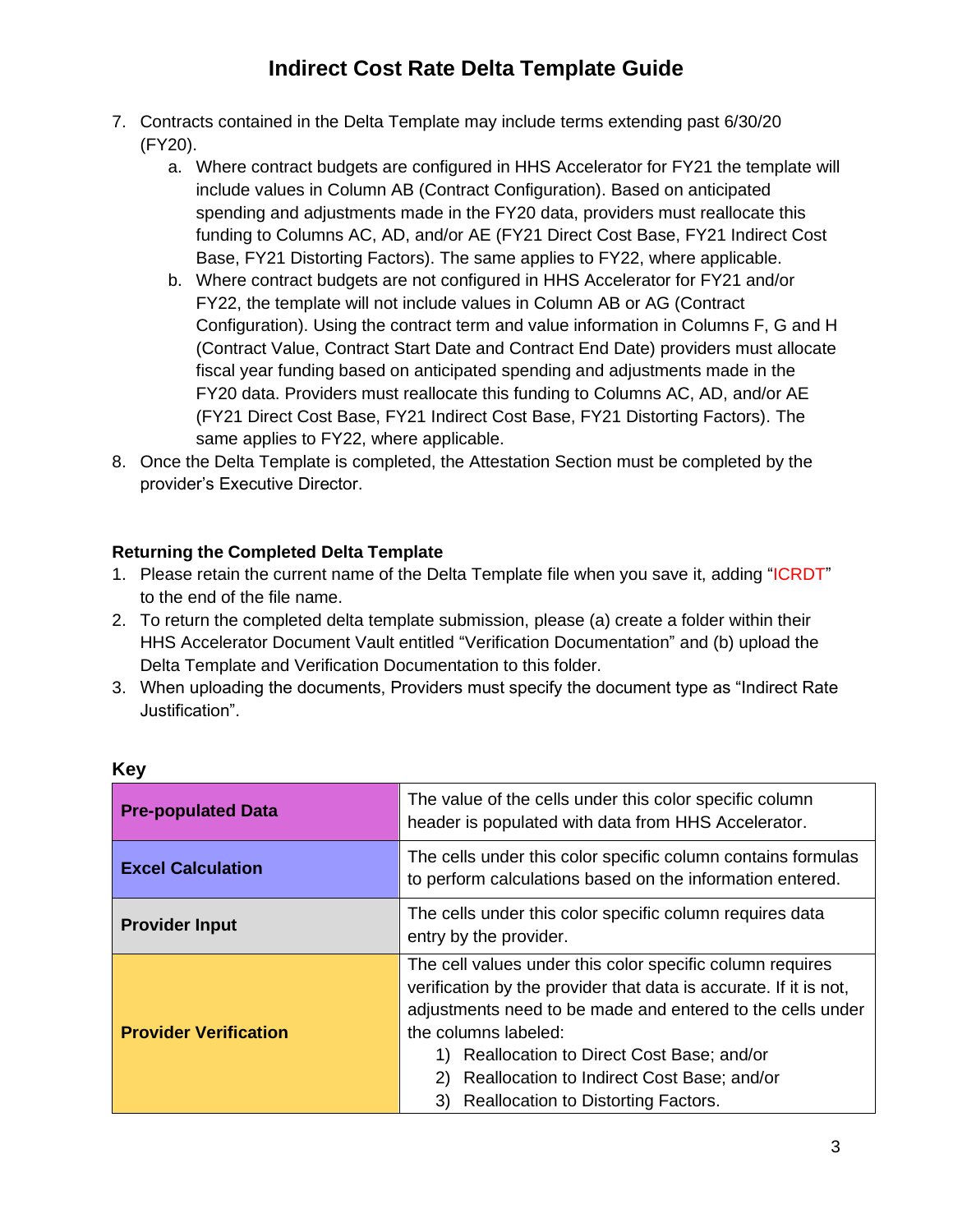## **Definitions**

| <b>FY20 Contract Budget</b>                         | The value of the FY20 contract budget that is active or<br>approved in HHS Accelerator.                                                                                                                                                                                                                                                                                                                                                                     |
|-----------------------------------------------------|-------------------------------------------------------------------------------------------------------------------------------------------------------------------------------------------------------------------------------------------------------------------------------------------------------------------------------------------------------------------------------------------------------------------------------------------------------------|
| <b>Identified Direct Cost Base</b>                  | The value of the Identified Direct Cost base follows the<br>simplified allocation methodology for direct cost base as<br>stated in the HHS Cost Manual. It excludes the following<br>costs below:<br>1) Capital Expenditures and Equipment;<br>2) Rental Costs<br>3) Participant Support Costs;<br>4) Subcontract amounts above \$25,000; and<br>5) Distorting Items<br>In addition, this value does not reflect Unallocated, Rate and<br>Milestone Values. |
| <b>Current Indirect Cost Base</b>                   | The value of the FY20 indirect value based in HHS<br>Accelerator.                                                                                                                                                                                                                                                                                                                                                                                           |
| <b>Distorting Factors</b>                           | The value of costs that disproportionally impacts the Direct<br>Cost base relative to the other costs in the Indirect Cost<br>Rate, which would result in an inequity in the distribution of<br><b>Indirect Costs.</b>                                                                                                                                                                                                                                      |
| <b>Current Indirect Cost Rate (%)</b>               | The percentage is calculated by dividing the value of the<br>Current Indirect Cost Base over the Identified Direct Cost<br>Base.                                                                                                                                                                                                                                                                                                                            |
| <b>Unallocated</b>                                  | The value of Unallocated based on the FY20 contract<br>budget in HHS Accelerator, if applicable.                                                                                                                                                                                                                                                                                                                                                            |
| <b>Rate</b>                                         | The value of Rate based on the FY20 contract budget in<br>HHS Accelerator, if applicable.                                                                                                                                                                                                                                                                                                                                                                   |
| <b>Milestone</b>                                    | The value of Milestone based on the FY20 contract budget<br>in HHS Accelerator, if applicable.                                                                                                                                                                                                                                                                                                                                                              |
| <b>Reallocation to Direct Cost Base</b>             | The value of costs (Unallocated, Rate and/or, Milestone)<br>that need to be reallocated to the Direct Cost Base as<br>defined by the HHS Cost Manual.                                                                                                                                                                                                                                                                                                       |
| <b>Reallocation to Indirect Cost</b><br><b>Base</b> | The value of costs (Unallocated, Rate and/or Milestone) that<br>need to be reallocated to the Indirect Cost Base as defined<br>by the HHS Cost Manual.                                                                                                                                                                                                                                                                                                      |
| <b>Reallocation to Distorting</b><br><b>Factors</b> | The value of costs (Unallocated, Rate and/or Milestone) that<br>need to be reallocated to the Direct Cost Base as defined by<br>the HHS Cost Manual.                                                                                                                                                                                                                                                                                                        |